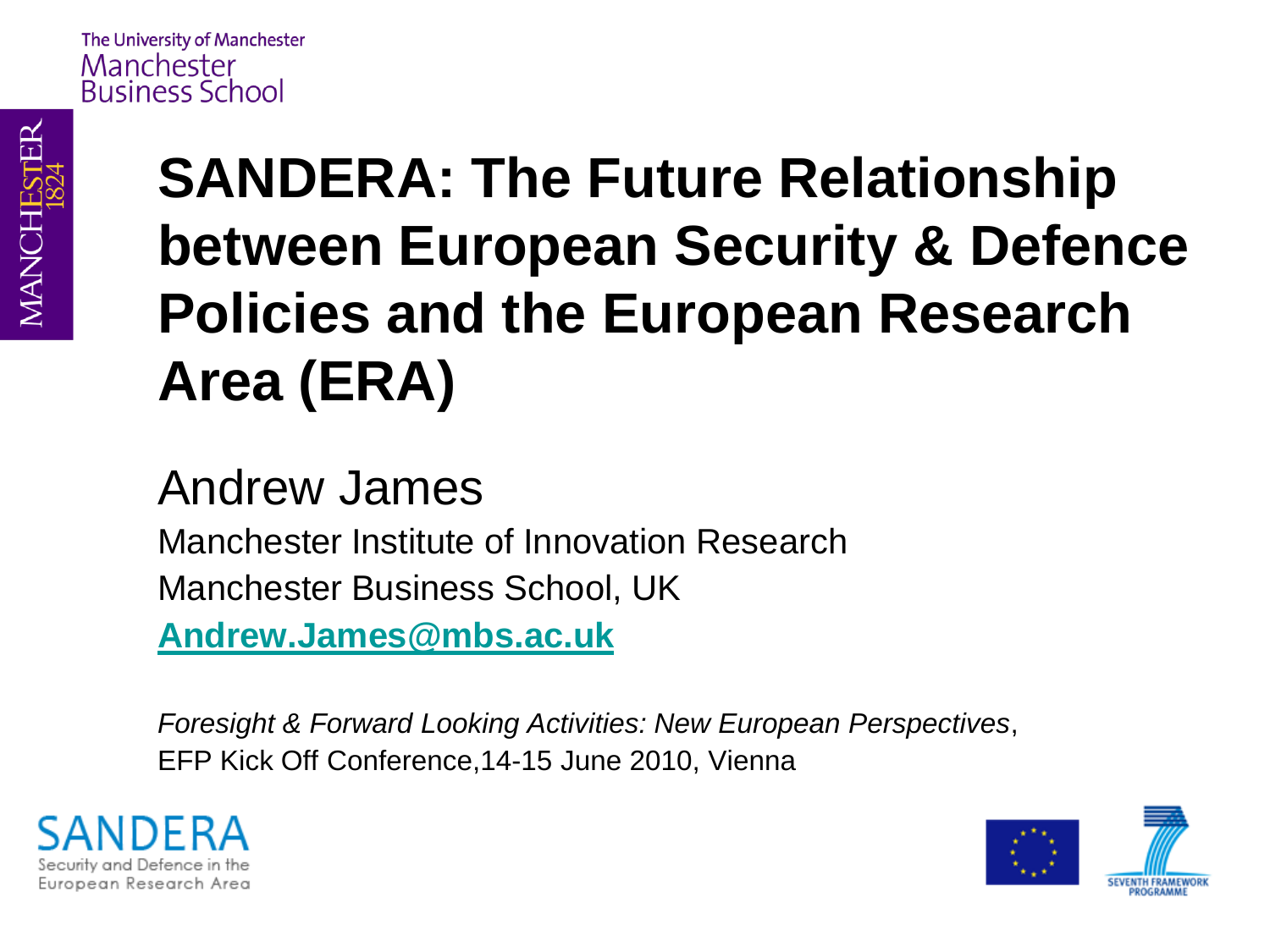#### **SANDERA - aim:**

To explore the future relationship between EU strategy to move towards the ERA & those EU policies focused on security research & innovation and defence research & innovation



•DG Justice, Freedom and Security Specific Programme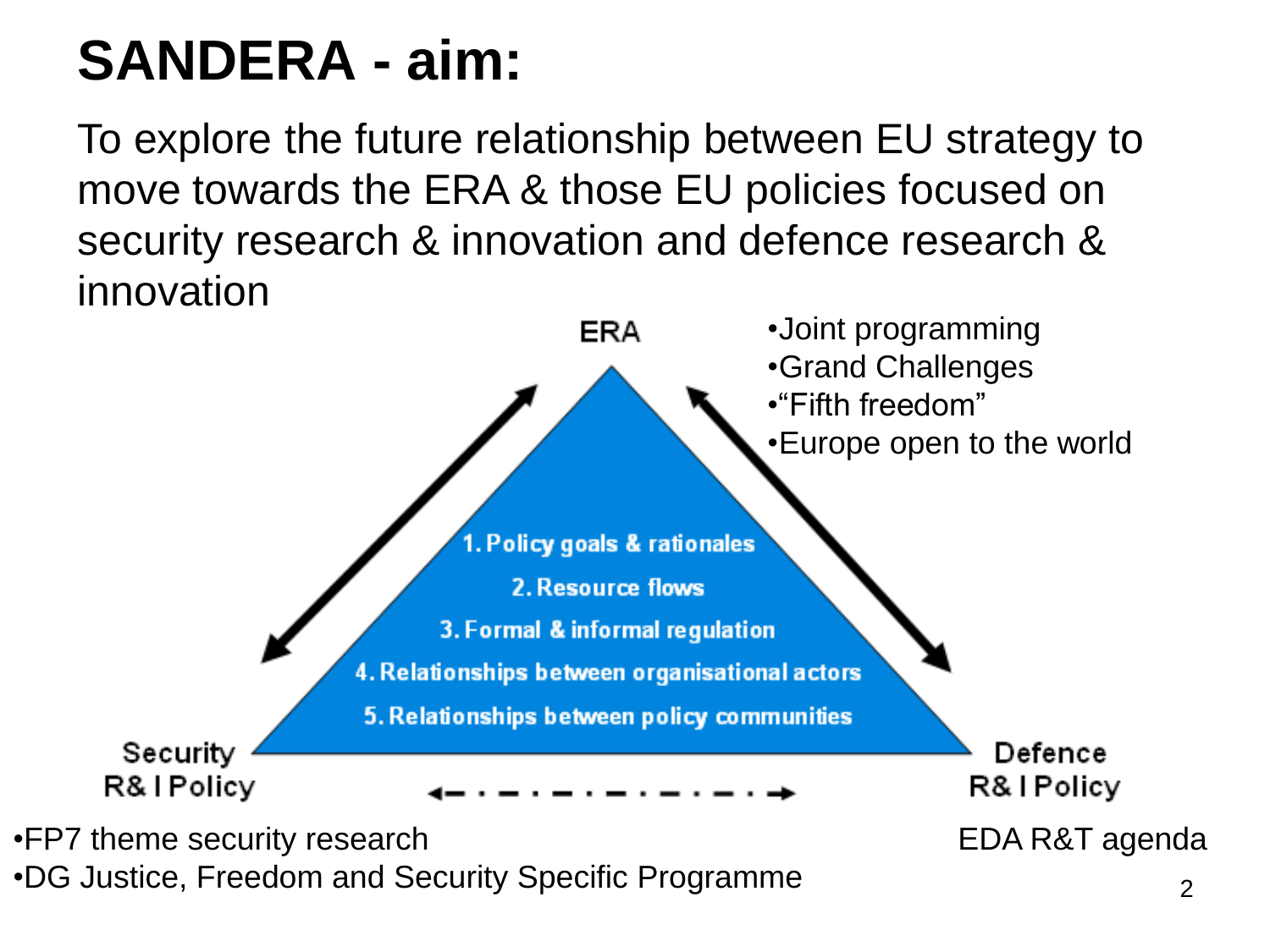#### **The start rather than the end of policy innovation in this field**

- The emergence of **ad hoc coordination** between the civil security research theme within the Seventh Framework Programme and the defence R&D activities of the European Defence Agency in a number of fields;
- Member States driving moves by European Defence Agency & European Commission to establish a *European Framework Cooperation for Security and Defence* with the aim of "maximising complementarity and synergy between defence and civil security-related research activities"
- Discussions in Brussels about the possibility of including **defencespecific research in the Eighth Framework Programme (?)**



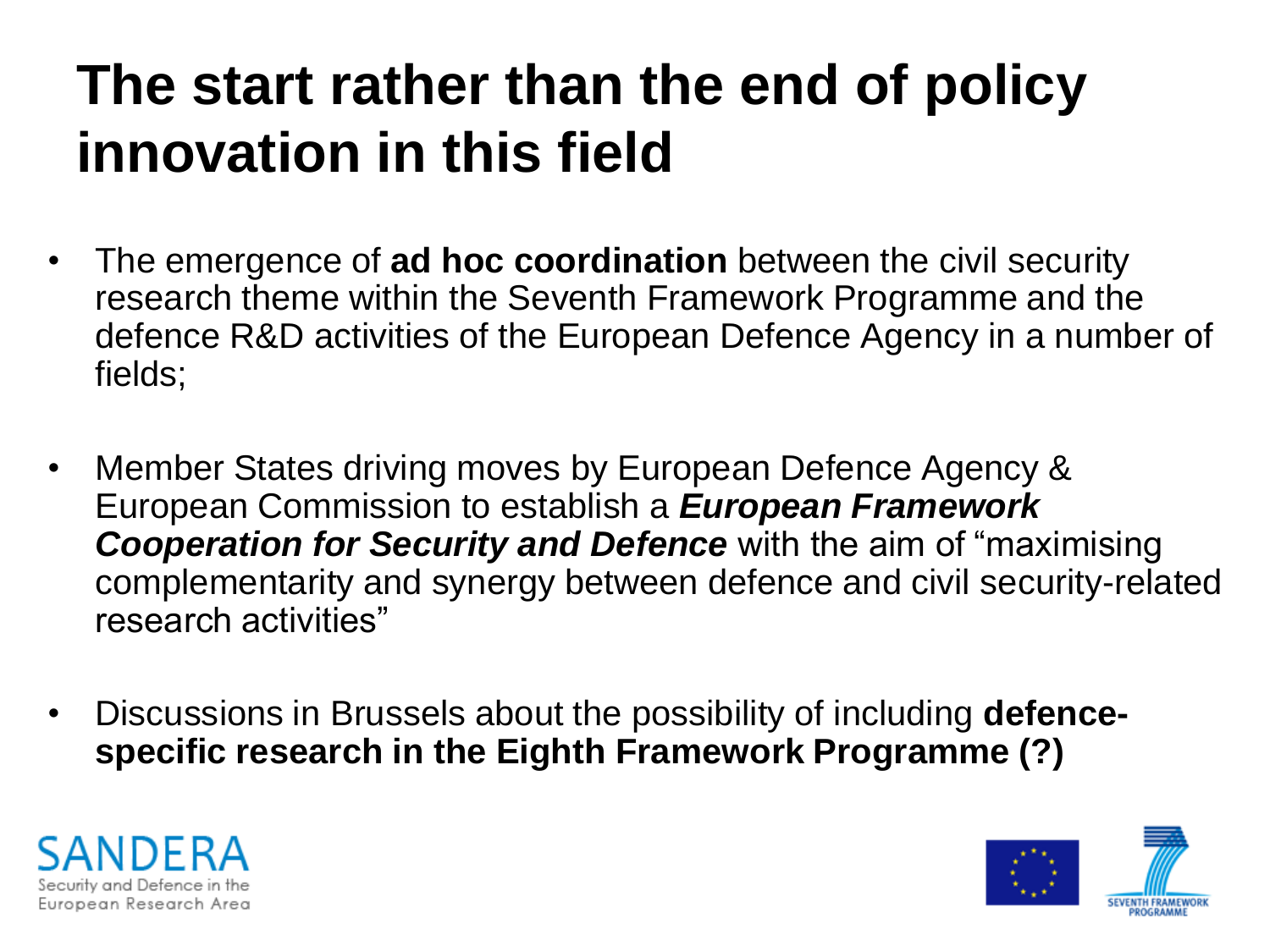### **SANDERA project rationale**

- These policy developments may have **potentially profound implications** for the future character of European science & technology policy
- Policy developments may **interact in intended & unintended ways** to affect pace & character of move towards the ERA – and capacity to meet security & defence objectives
- **Parallel & separate policy development** by epistemically & organisationally distinct policy communities
- **Topic has been almost entirely overlooked** by academic & policy communities



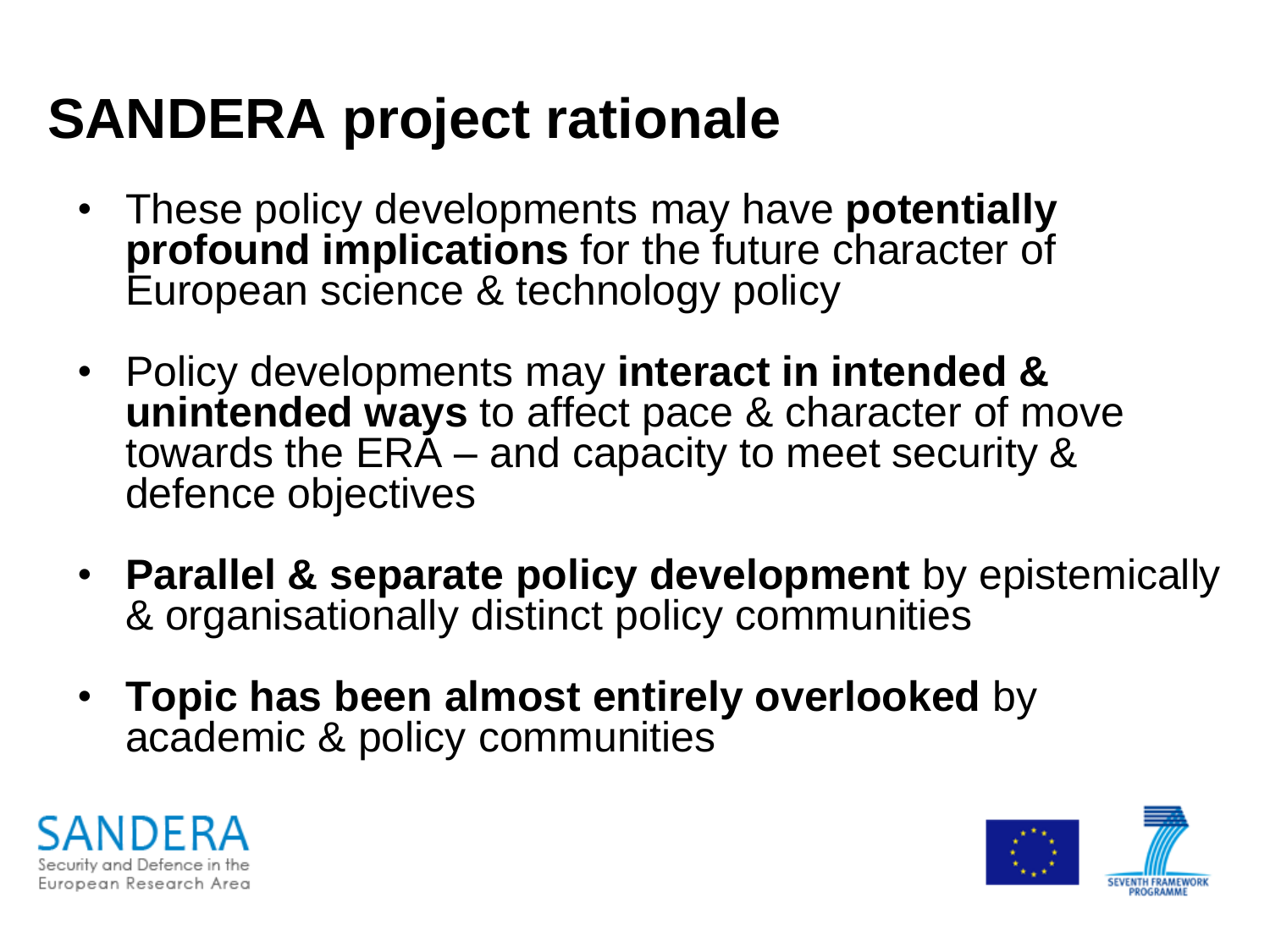#### **SANDERA objectives:**

- **Identify drivers of change** in the relationship between the policy areas
- **Develop exploratory scenarios** of alternative futures of the relationship between the policy areas
- **Analyse policy implications** of the scenarios & develop indicators of change
- **Stimulate dialogue** & promote stronger networking on research & innovation policy between the security policy, defence policy and S&T policy communities



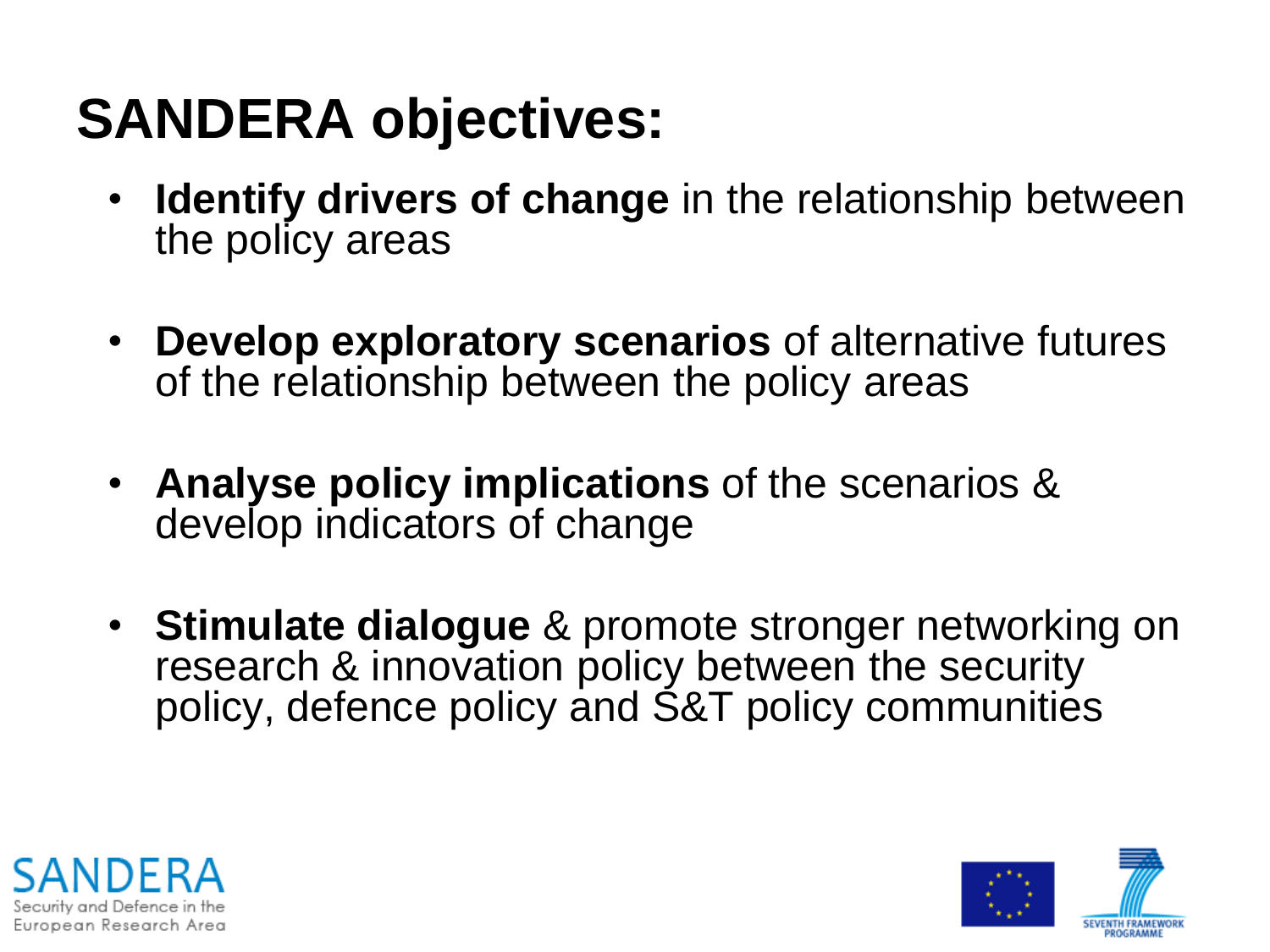### **Approach:**

- Driver based **exploratory scenario** building exercise
- Identification of **drivers of change** building on completed desk research
- Face to face **interviews** with stakeholders, actors & *dissenting voices*
- **Links with other foresight exercises** FESTOS; iKNOW (wild cards)
- **Scenario workshops**



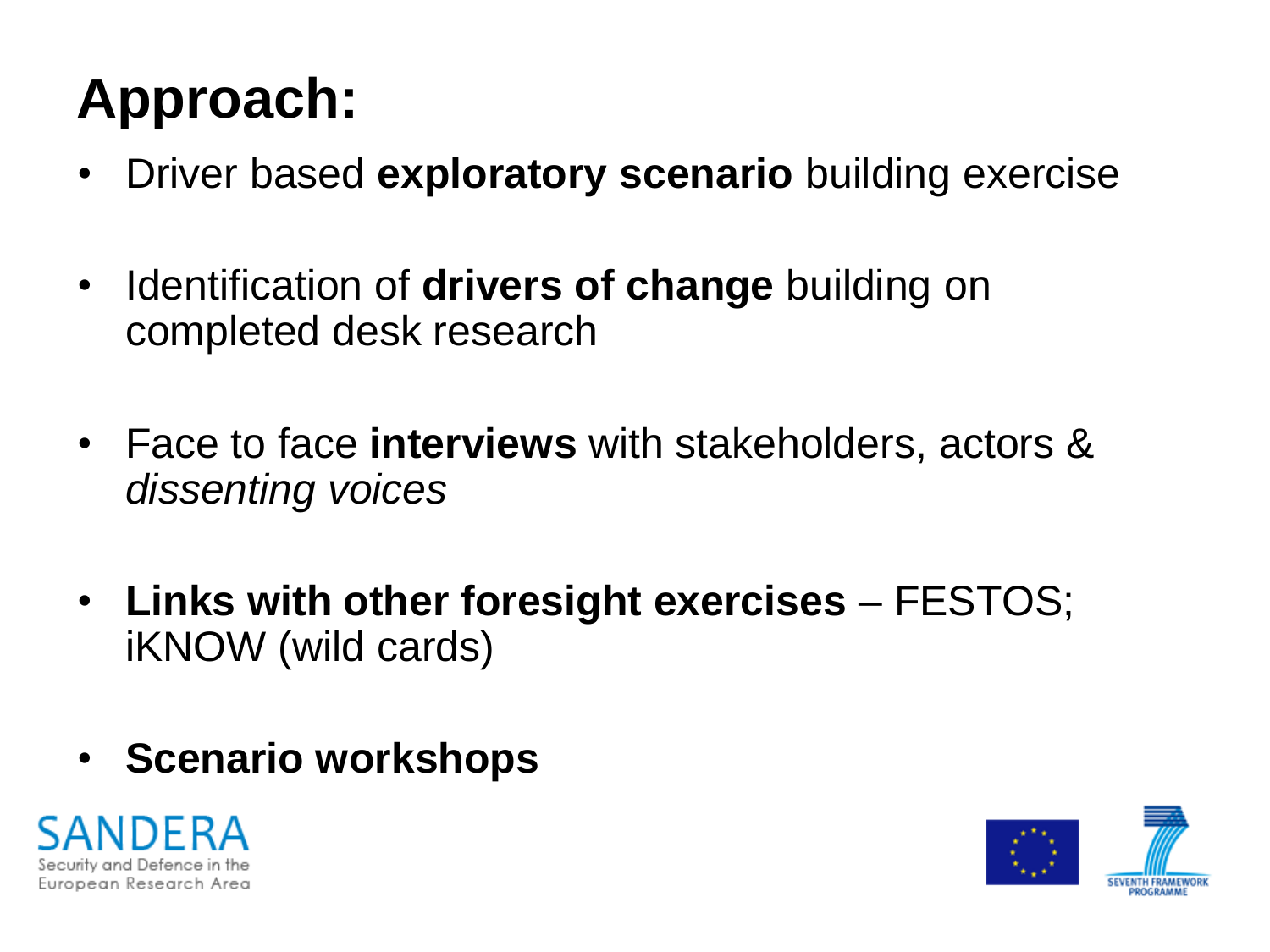### **Contribution of SANDERA to priority setting/shaping the future?**

- Open up a debate on the **desired future relationship** between defence & security research & innovation policies and the ERA
- Identify **how policy developments may interact in intended & unintended ways** to affect pace & character of move towards the ERA – and capacity of Europe to meet its security & defence objectives
- Identify **opportunities & threats** for the ERA
- **Shared visions (understanding?)** promote dialogue between the policy communities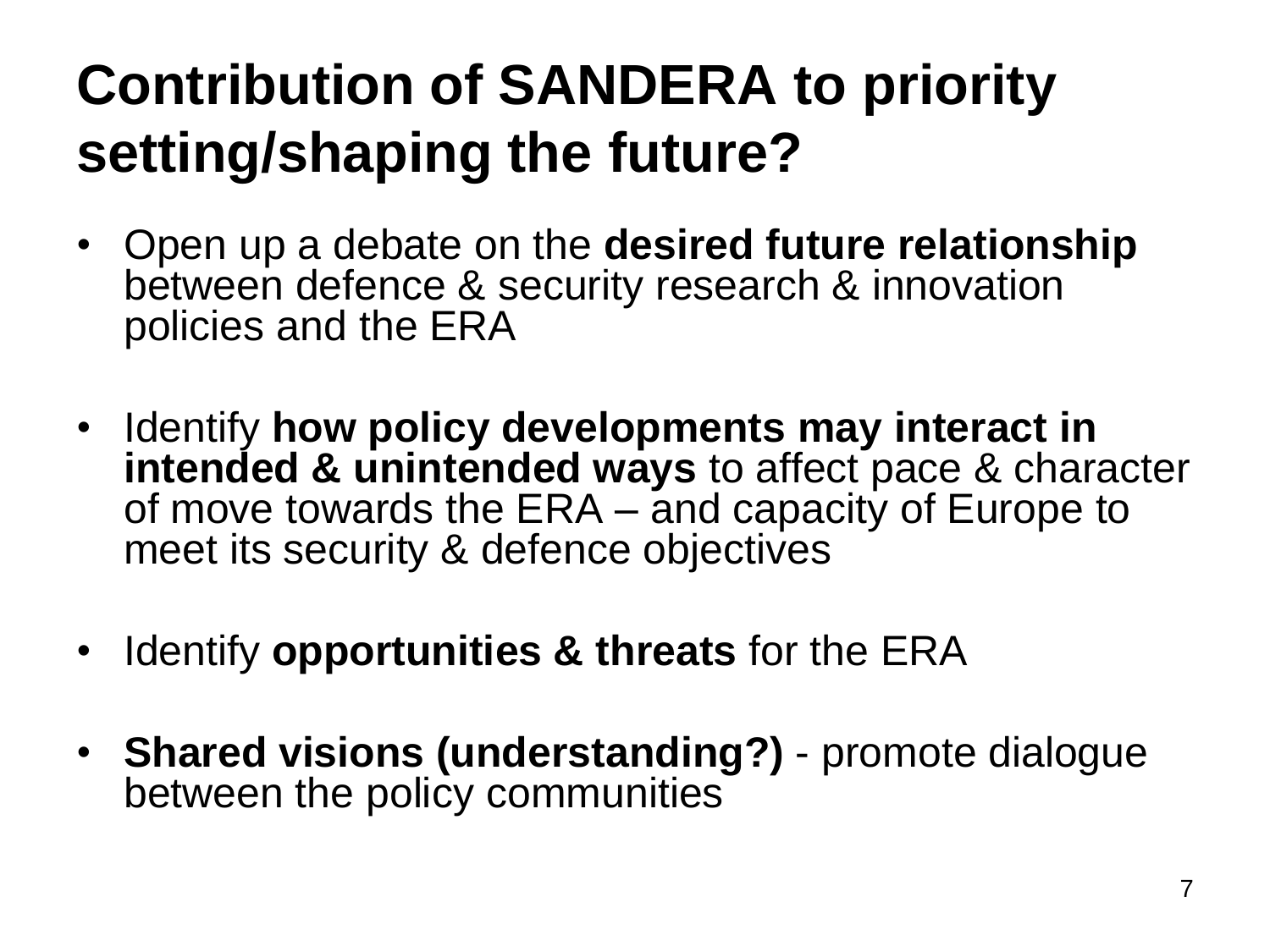# **Europe in 2030 (1/2)**



• *Indifference* - The relationship between the policy areas could be one of "indifference" where developments in each policy area are perceived to be independent of one another or are perceived to have little impact upon one another *(the ERA today?)*

**Example 20 Competition** - developments in one policy area are perceived to be in competition or actively antagonistic to one another *(security concerns about dangerous knowledge* **vs 5 th freedom***? Defence distorts European S&T priorities?)*





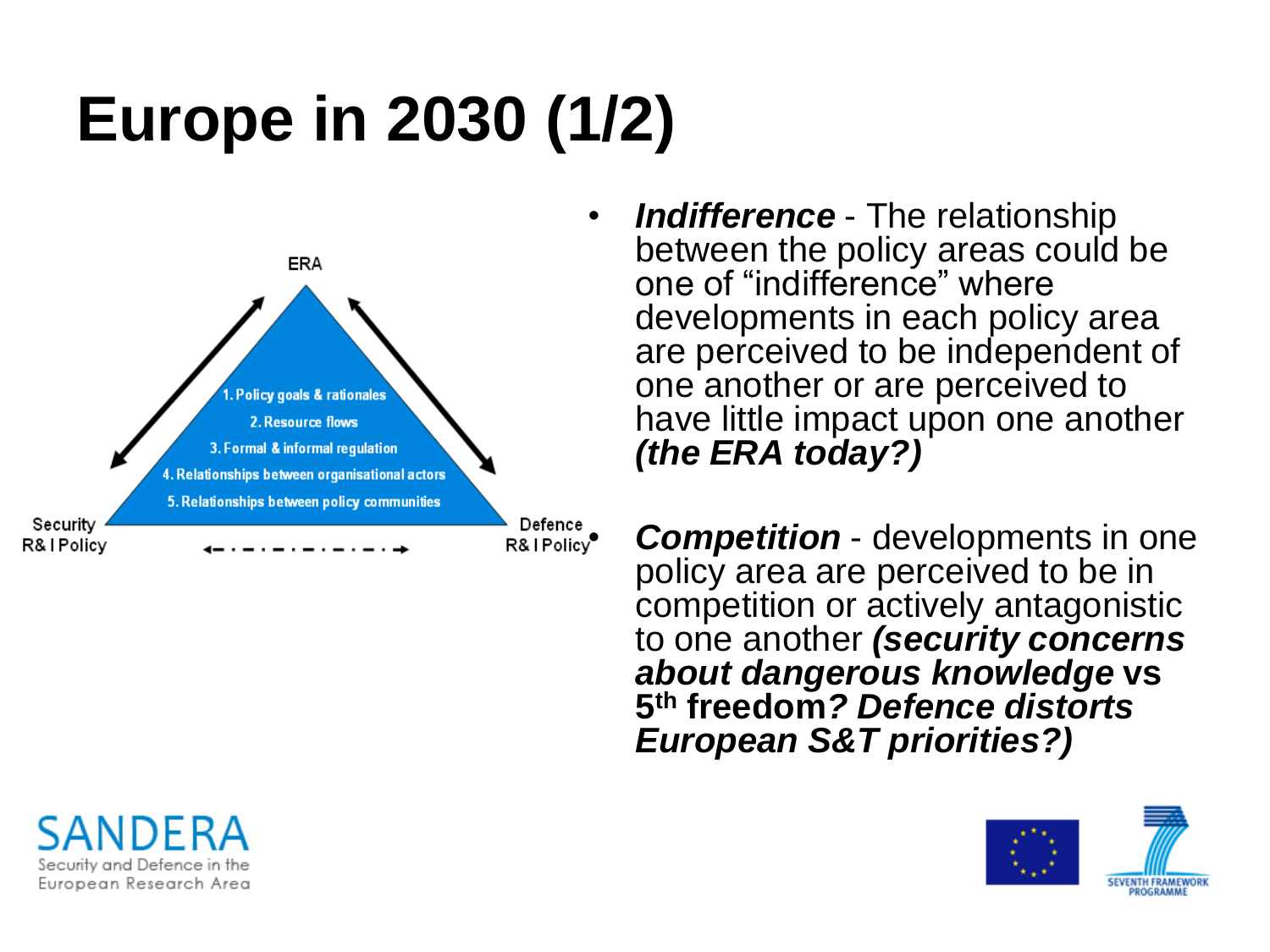# **Europe in 2030 (2/2)**



Security and Defence in the European Research Area

• *Cooperation* - a recognition by policy actors that working together may generate mutual benefits, identifying many common interests while retaining their distinctive goals, regulations and rules & largely working with separate funding mechanisms *(Framework Cooperation in practice?)*

*Pefence* Integration - the major properties of formerly distinct policy areas would grow together at European level. The policy areas give up some aspects of their separate identities and processes in favour of shared goals and processes in some discrete and well defined aspects of policy *(Lisbon Treaty + budget crisis?)*